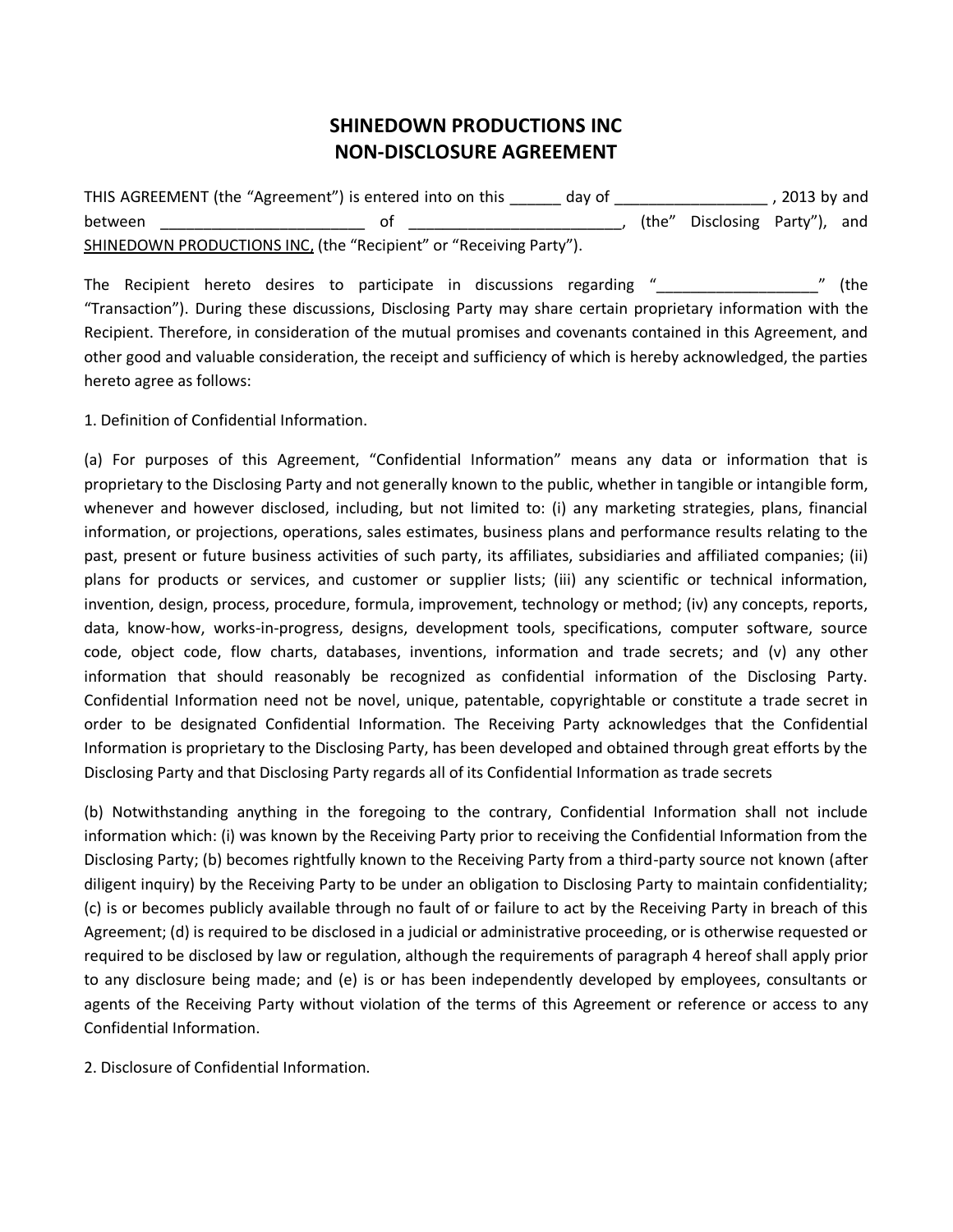From time to time, the Disclosing Party may disclose Confidential Information to the Receiving Party. The Receiving Party will: (a) limit disclosure of any Confidential Information to its directors, officers, employees, agents or representatives (collectively "Representatives") who have a need to know such Confidential Information in connection with the current or contemplated business relationship between the parties to which this Agreement relates, and only for that purpose; (b) advise its Representatives of the proprietary nature of the Confidential Information and of the obligations set forth in this Agreement and require such Representatives to keep the Confidential Information confidential; (c) shall keep all Confidential Information strictly confidential by using a reasonable degree of care, but not less than the degree of care used by it in safeguarding its own confidential information; and (d) not disclose any Confidential Information received by it to any third parties (except as otherwise provided for herein).

Each party shall be responsible for any breach of this Agreement by any of their respective Representatives.

## 3. Use of Confidential Information.

The Receiving Party agrees to use the Confidential Information solely in connection with the current or contemplated business relationship between the parties and not for any purpose other than as authorized by this Agreement without the prior written consent of an authorized representative of the Disclosing Party. No other right or license, whether expressed or implied, in the Confidential Information is granted to the Receiving Party hereunder. Title to the Confidential Information will remain solely in the Disclosing Party. All use of Confidential Information by the Receiving Party shall be for the benefit of the Disclosing Party and any modifications and improvements thereof by the Receiving Party shall be the sole property of the Disclosing Party. Nothing contained herein is intended to modify the parties' existing agreement that their discussions in furtherance of a potential business relationship are governed by Federal Rule of Evidence 408.

4. Compelled Disclosure of Confidential Information.

Notwithstanding anything in the foregoing to the contrary, the Receiving Party may disclose Confidential Information pursuant to any governmental, judicial, or administrative order, subpoena, discovery request, regulatory request or similar method, provided that the Receiving Party promptly notifies, to the extent practicable, the Disclosing Party in writing of such demand for disclosure so that the Disclosing Party, at its sole expense, may seek to make such disclosure subject to a protective order or other appropriate remedy to preserve the confidentiality of the Confidential Information; provided in the case of a broad regulatory request with respect to the Receiving Party's business (not targeted at Disclosing Party), the Receiving Party may promptly comply with such request provided the Receiving Party give (if permitted by such regulator) the Disclosing Party prompt notice of such disclosure. The Receiving Party agrees that it shall not oppose and shall cooperate with efforts by, to the extent practicable, the Disclosing Party with respect to any such request for a protective order or other relief. Notwithstanding the foregoing, if the Disclosing Party is unable to obtain or does not seek a protective order and the Receiving Party is legally requested or required to disclose such Confidential Information, disclosure of such Confidential Information may be made without liability.

5. Term.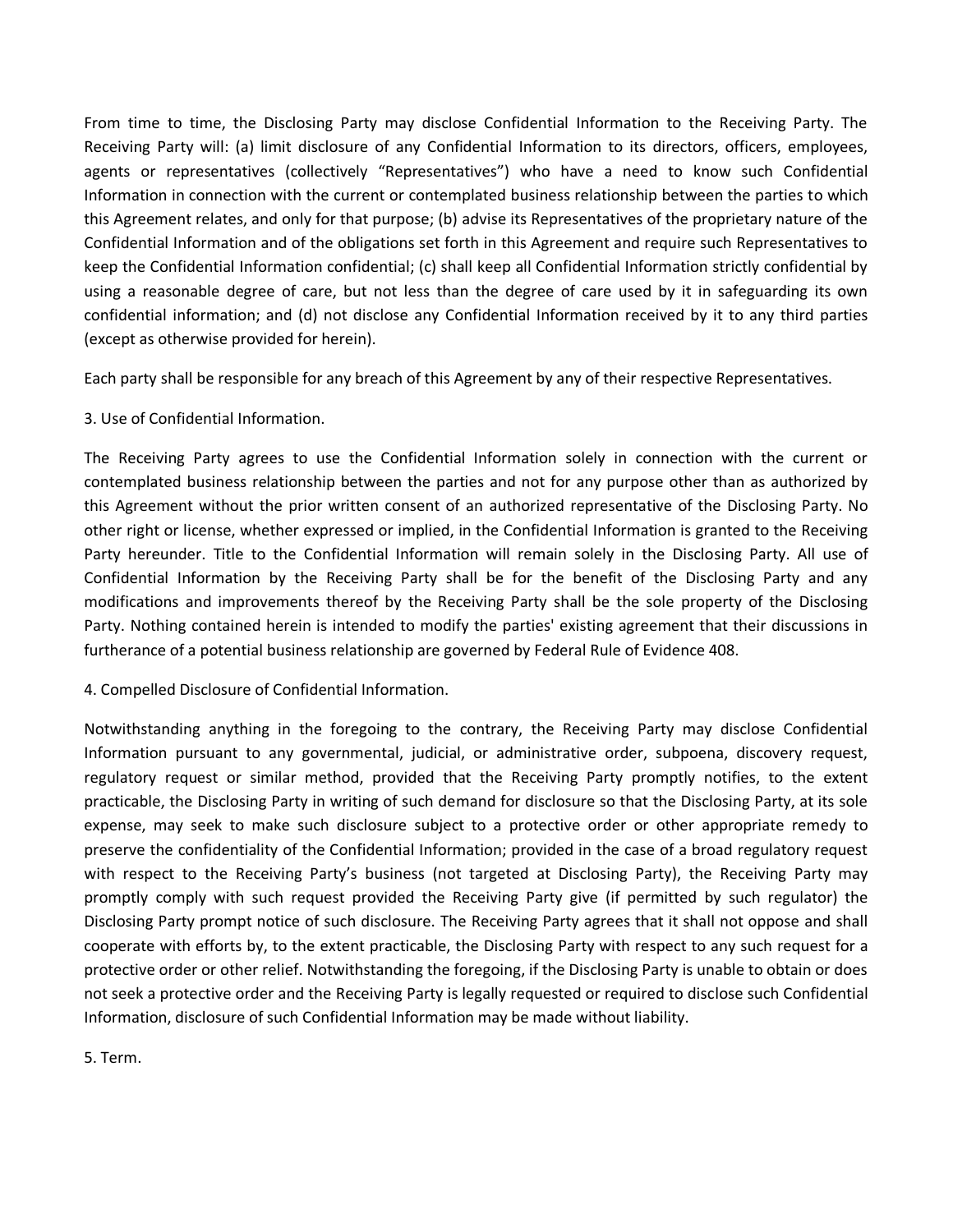This Agreement shall remain in effect for a two-year term (subject to a one year extension if the parties are still discussing and considering the Transaction at the end of the second year). Notwithstanding the foregoing, the parties' duty to hold in confidence Confidential Information that was disclosed during term shall remain in effect indefinitely.

## 6. Remedies.

Both parties acknowledge that the Confidential Information to be disclosed hereunder is of a unique and valuable character, and that the unauthorized dissemination of the Confidential Information would destroy or diminish the value of such information. The damages to Disclosing Party that would result from the unauthorized dissemination of the Confidential Information would be impossible to calculate. Therefore, both parties hereby agree that the Disclosing Party shall be entitled to injunctive relief preventing the dissemination of any Confidential Information in violation of the terms hereof. Such injunctive relief shall be in addition to any other remedies available hereunder, whether at law or in equity. Disclosing Party shall be entitled to recover its costs and fees, including reasonable attorneys' fees, incurred in obtaining any such relief. Further, in the event of litigation relating to this Agreement, the prevailing party shall be entitled to recover its reasonable attorney's fees and expenses.

## 7. Return of Confidential Information.

Receiving Party shall immediately return and redeliver to the other all tangible material embodying the Confidential Information provided hereunder and all notes, summaries, memoranda, drawings, manuals, records, excerpts or derivative information deriving there from and all other documents or materials ("Notes") (and all copies of any of the foregoing, including "copies" that have been converted to computerized media in the form of image, data or word processing files either manually or by image capture) based on or including any Confidential Information, in whatever form of storage or retrieval, upon the earlier of (i) the completion or termination of the dealings between the parties contemplated hereunder; (ii) the termination of this Agreement; or (iii) at such time as the Disclosing Party may so request; provided however that the Receiving Party may retain such of its documents as is necessary to enable it to comply with its document retention policies. Alternatively, the Receiving Party, with the written consent of the Disclosing Party may (or in the case of Notes, at the Receiving Party's option) immediately destroy any of the foregoing embodying Confidential Information (or the reasonably non-recoverable data erasure of computerized data) and, upon request, certify in writing such destruction by an authorized officer of the Receiving Party supervising the destruction).

## 8. Notice of Breach.

Receiving Party shall notify the Disclosing Party immediately upon discovery of any unauthorized use or disclosure of Confidential Information by Receiving Party or its Representatives, or any other breach of this Agreement by Receiving Party or its Representatives, and will cooperate with efforts by the Disclosing Party to help the Disclosing Party regain possession of Confidential Information and prevent its further unauthorized use.

9. No Binding Agreement for Transaction.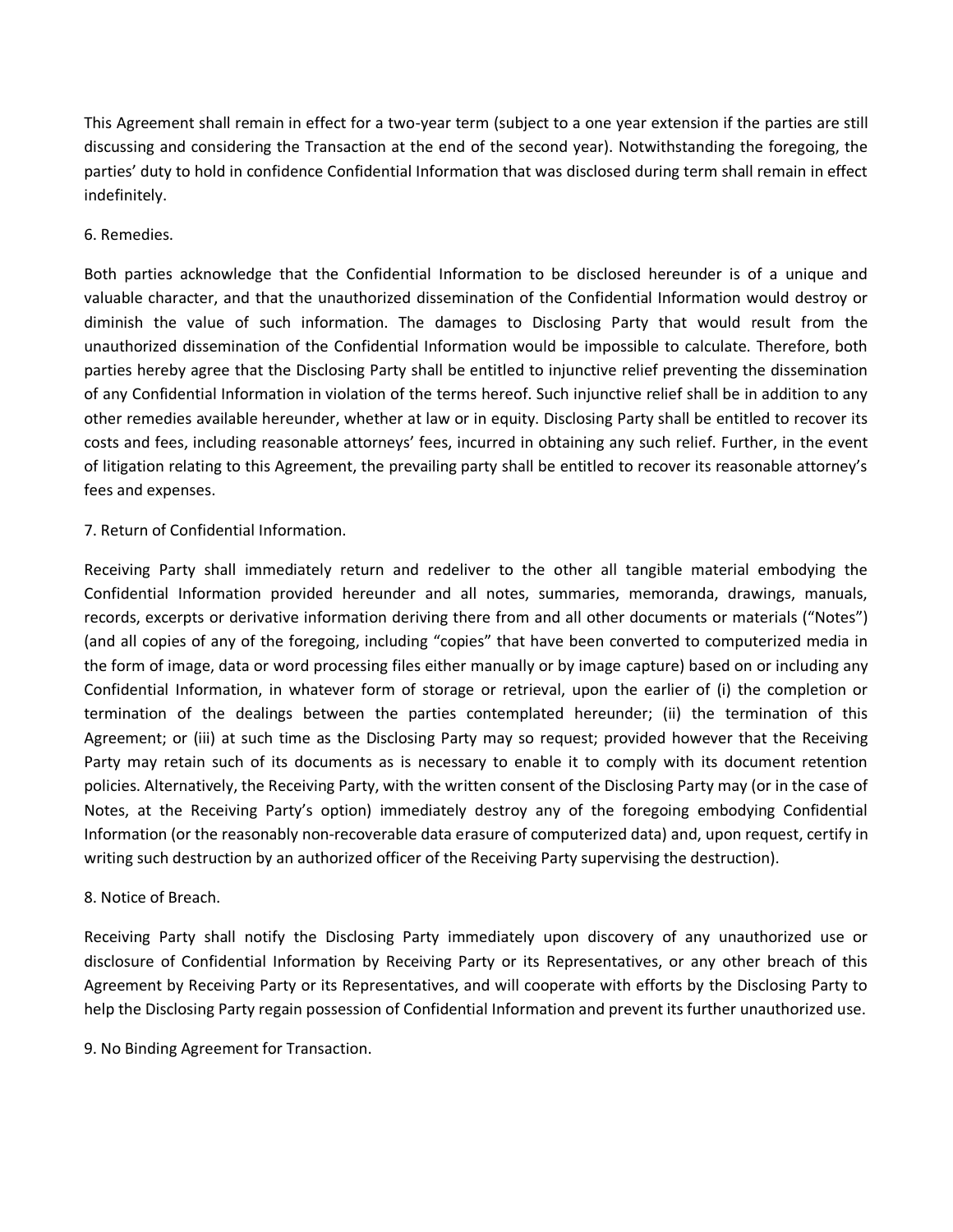The parties agree that neither party will be under any legal obligation of any kind whatsoever with respect to a Transaction by virtue of this Agreement, except for the matters specifically agreed to herein. The parties further acknowledge and agree that they each reserve the right, in their sole and absolute discretion, to reject any and all proposals and to terminate discussions and negotiations with respect to a Transaction at any time. This Agreement does not create a joint venture or partnership between the parties. If a Transaction goes forward, the non-disclosure provisions of any applicable transaction documents entered into between the parties (or their respective affiliates) for the Transaction shall supersede this Agreement. In the event such provision is not provided for in said transaction documents, this Agreement shall control.

#### 10. Warranty.

Each party warrants that it has the right to make the disclosures under this Agreement. NO WARRANTIES ARE MADE BY EITHER PARTY UNDER THIS AGREEMENT WHATSOEVER. The parties acknowledge that although they shall each endeavor to include in the Confidential Information all information that they each believe relevant for the purpose of the evaluation of a Transaction, the parties understand that no representation or warranty as to the accuracy or completeness of the Confidential Information is being made by either party as the Disclosing Party. Further, neither party is under any obligation under this Agreement to disclose any Confidential Information it chooses not to disclose. Neither Party hereto shall have any liability to the other party nor to the other party's Representatives resulting from any use of the Confidential Information except with respect to disclosure of such Confidential Information in violation of this Agreement.

#### 11. Miscellaneous.

(a) This Agreement constitutes the entire understanding between the parties and supersedes any and all prior or contemporaneous understandings and agreements, whether oral or written, between the parties, with respect to the subject matter hereof. This Agreement can only be modified by a written amendment signed by the party against whom enforcement of such modification is sought.

(b) The validity, construction and performance of this Agreement shall be governed and construed in accordance with the laws of North Carolina applicable to contracts made and to be wholly performed within such state, without giving effect to any conflict of law's provisions thereof. The Federal and state courts located in North Carolina shall have sole and exclusive jurisdiction over any disputes arising under the terms of this Agreement.

(c) Any failure by either party to enforce the other party's strict performance of any provision of this Agreement will not constitute a waiver of its right to subsequently enforce such provision or any other provision of this Agreement.

(d) Although the restrictions contained in this Agreement are considered by the parties to be reasonable for the purpose of protecting the Confidential Information, if any such restriction is found by a court of competent jurisdiction to be unenforceable, such provision will be modified, rewritten or interpreted to include as much of its nature and scope as will render it enforceable. If it cannot be so modified, rewritten or interpreted to be enforceable in any respect, it will not be given effect, and the remainder of the Agreement will be enforced as if such provision was not included.